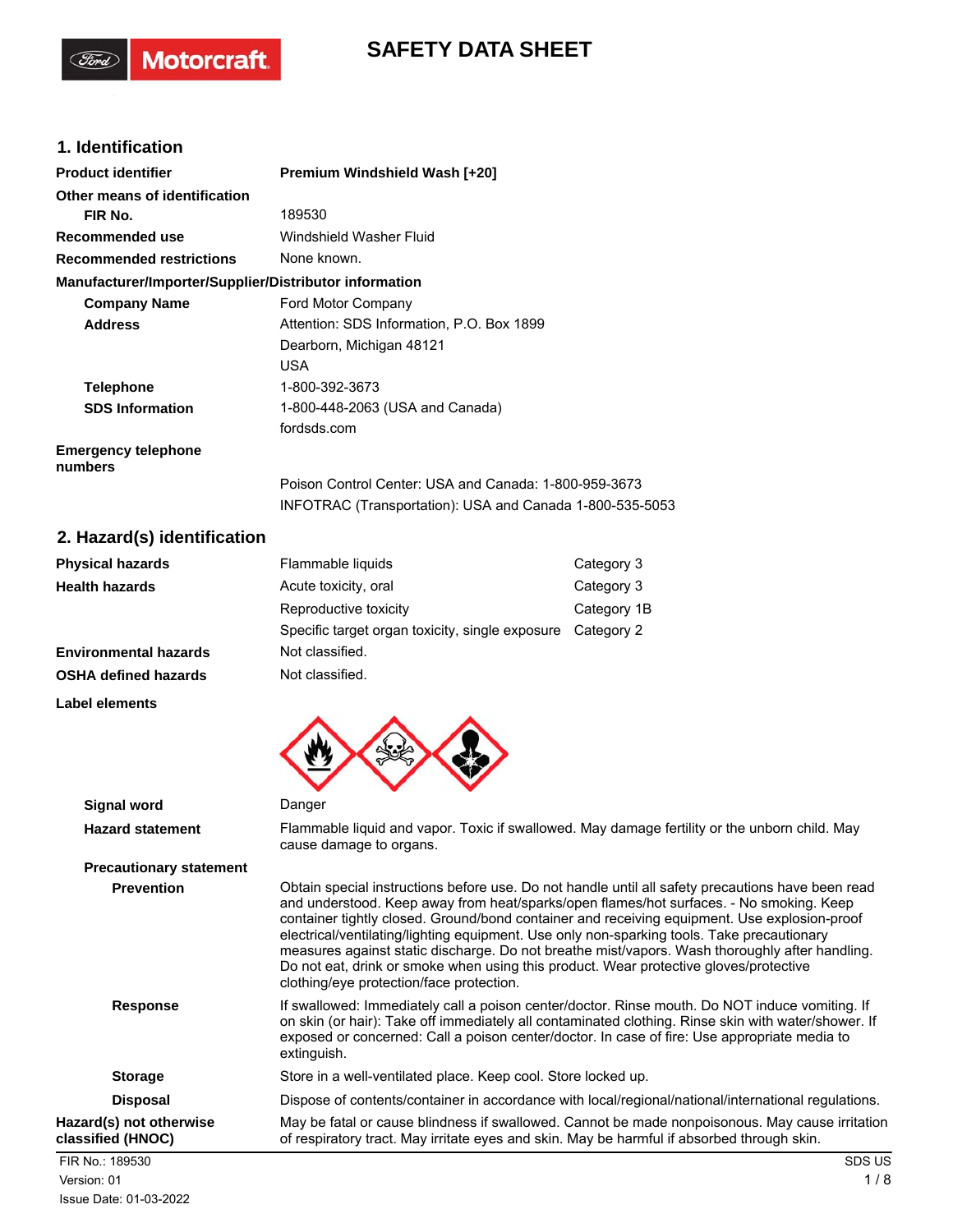# **3. Composition/information on ingredients**

| <b>Mixtures</b>                                                              |                                                                                                                                                                                                                                                                                                                                                                                                                |                   |          |
|------------------------------------------------------------------------------|----------------------------------------------------------------------------------------------------------------------------------------------------------------------------------------------------------------------------------------------------------------------------------------------------------------------------------------------------------------------------------------------------------------|-------------------|----------|
| <b>Chemical name</b>                                                         | Common name and synonyms                                                                                                                                                                                                                                                                                                                                                                                       | <b>CAS number</b> | %        |
| <b>METHANOL</b>                                                              |                                                                                                                                                                                                                                                                                                                                                                                                                | 67-56-1           | $\leq 9$ |
|                                                                              | Specific chemical identity and/or exact percentage (concentration) of composition has been withheld as a trade secret.                                                                                                                                                                                                                                                                                         |                   |          |
| 4. First-aid measures                                                        |                                                                                                                                                                                                                                                                                                                                                                                                                |                   |          |
| <b>Inhalation</b>                                                            | Move to fresh air. Call a physician if symptoms develop or persist.                                                                                                                                                                                                                                                                                                                                            |                   |          |
| <b>Skin contact</b>                                                          | Take off immediately all contaminated clothing. Rinse skin with water/shower. Get medical<br>attention if irritation develops and persists.                                                                                                                                                                                                                                                                    |                   |          |
| Eye contact                                                                  | Immediately flush eyes with plenty of water for at least 15 minutes. Remove contact lenses, if<br>present and easy to do. Get medical attention if irritation develops and persists.                                                                                                                                                                                                                           |                   |          |
| Ingestion                                                                    | Call a physician or poison control center immediately. Rinse mouth. Do not induce vomiting. If<br>vomiting occurs, keep head low so that stomach content doesn't get into the lungs.                                                                                                                                                                                                                           |                   |          |
| <b>Most important</b><br>symptoms/effects, acute and<br>delayed              | Direct contact with eyes may cause temporary irritation.                                                                                                                                                                                                                                                                                                                                                       |                   |          |
| Indication of immediate<br>medical attention and special<br>treatment needed | Provide general supportive measures and treat symptomatically. Thermal burns: Flush with water<br>immediately. While flushing, remove clothes which do not adhere to affected area. Call an<br>ambulance. Continue flushing during transport to hospital. Keep victim warm. Keep victim under<br>observation. Symptoms may be delayed.                                                                         |                   |          |
| <b>General information</b>                                                   | Take off all contaminated clothing immediately. IF exposed or concerned: Get medical<br>advice/attention. If you feel unwell, seek medical advice (show the label where possible). Ensure<br>that medical personnel are aware of the material(s) involved, and take precautions to protect<br>themselves. Show this safety data sheet to the doctor in attendance. Wash contaminated clothing<br>before reuse. |                   |          |
| 5. Fire-fighting measures                                                    |                                                                                                                                                                                                                                                                                                                                                                                                                |                   |          |
| Suitable extinguishing media                                                 | Water fog. Foam. Dry chemical powder. Carbon dioxide (CO2).                                                                                                                                                                                                                                                                                                                                                    |                   |          |
| <b>Unsuitable extinguishing</b><br>media                                     | Do not use water jet as an extinguisher, as this will spread the fire.                                                                                                                                                                                                                                                                                                                                         |                   |          |
| Specific hazards arising from<br>the chemical                                | Vapors may form explosive mixtures with air. Vapors may travel considerable distance to a source<br>of ignition and flash back. During fire, gases hazardous to health may be formed. Upon<br>decomposition, this product emits carbon monoxide, carbon dioxide and/or low molecular weight<br>hydrocarbons.                                                                                                   |                   |          |
| Special protective equipment<br>and precautions for firefighters             | Self-contained breathing apparatus and full protective clothing must be worn in case of fire.                                                                                                                                                                                                                                                                                                                  |                   |          |
| <b>Fire fighting</b><br>equipment/instructions                               | In case of fire and/or explosion do not breathe fumes. Move containers from fire area if you can do<br>so without risk.                                                                                                                                                                                                                                                                                        |                   |          |

**Specific methods** Use standard firefighting procedures and consider the hazards of other involved materials.

**General fire hazards** Flammable liquid and vapor.

#### **6. Accidental release measures**

**Personal precautions, protective equipment and emergency procedures**

Avoid contact with eyes, skin, and clothing. Do not breathe mist/vapors. Eliminate all ignition sources (no smoking, flares, sparks, or flames in immediate area). Ventilate closed spaces before entering them. Do not touch damaged containers or spilled material unless wearing appropriate protective clothing. Keep people away from and upwind of spill/leak. Keep unnecessary personnel away. Local authorities should be advised if significant spillages cannot be contained. Wear appropriate protective equipment and clothing during clean-up. For personal protection, see section 8 of the SDS.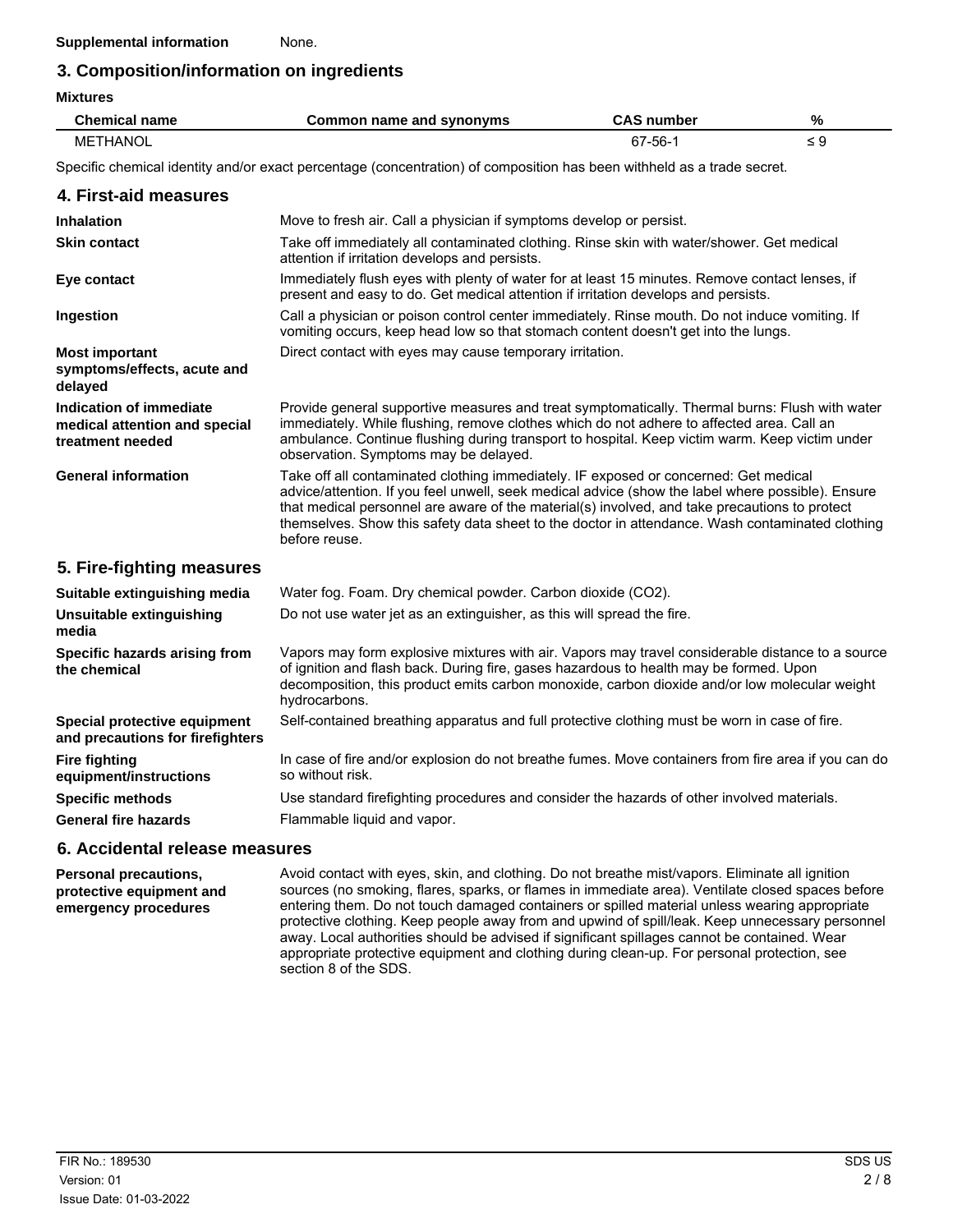| <b>Methods and materials for</b><br>containment and cleaning up | Eliminate all ignition sources (no smoking, flares, sparks, or flames in immediate area). Keep<br>combustibles (wood, paper, oil, etc.) away from spilled material. Take precautionary measures<br>against static discharge. Use only non-sparking tools. This product is miscible in water.                                                                                                                                                                                                                                                                                                                                                                                                                                                                                                                                                                                                                                                                                            |
|-----------------------------------------------------------------|-----------------------------------------------------------------------------------------------------------------------------------------------------------------------------------------------------------------------------------------------------------------------------------------------------------------------------------------------------------------------------------------------------------------------------------------------------------------------------------------------------------------------------------------------------------------------------------------------------------------------------------------------------------------------------------------------------------------------------------------------------------------------------------------------------------------------------------------------------------------------------------------------------------------------------------------------------------------------------------------|
|                                                                 | Large Spills: Stop the flow of material, if this is without risk. Dike the spilled material, where this is<br>possible. Use a non-combustible material like vermiculite, sand or earth to soak up the product<br>and place into a container for later disposal. Following product recovery, flush area with water.                                                                                                                                                                                                                                                                                                                                                                                                                                                                                                                                                                                                                                                                      |
|                                                                 | Small Spills: Absorb with earth, sand or other non-combustible material and transfer to containers<br>for later disposal. Wipe up with absorbent material (e.g. cloth, fleece). Clean surface thoroughly to<br>remove residual contamination.                                                                                                                                                                                                                                                                                                                                                                                                                                                                                                                                                                                                                                                                                                                                           |
|                                                                 | Never return spills to original containers for re-use. For waste disposal, see section 13 of the SDS.                                                                                                                                                                                                                                                                                                                                                                                                                                                                                                                                                                                                                                                                                                                                                                                                                                                                                   |
| <b>Environmental precautions</b>                                | Avoid discharge into drains, water courses or onto the ground.                                                                                                                                                                                                                                                                                                                                                                                                                                                                                                                                                                                                                                                                                                                                                                                                                                                                                                                          |
| 7. Handling and storage                                         |                                                                                                                                                                                                                                                                                                                                                                                                                                                                                                                                                                                                                                                                                                                                                                                                                                                                                                                                                                                         |
| <b>Precautions for safe handling</b>                            | Pregnant or breastfeeding women must not handle this product. Obtain special instructions before<br>use. Do not handle until all safety precautions have been read and understood. Avoid contact with<br>eyes, skin, and clothing. Do not breathe mist/vapors. Avoid prolonged exposure. When using, do<br>not eat, drink or smoke. Do not taste or swallow. All equipment used when handling the product<br>must be grounded. Use non-sparking tools and explosion-proof equipment. Do not handle, store or<br>open near an open flame, sources of heat or sources of ignition. Protect material from direct<br>sunlight. Take precautionary measures against static discharges. Explosion-proof general and<br>local exhaust ventilation. Should be handled in closed systems, if possible. Observe good<br>industrial hygiene practices. Wash hands thoroughly after handling. Wear appropriate personal<br>protective equipment. For personal protection, see Section 8 of the SDS. |
| Conditions for safe storage,<br>including any incompatibilities | Store locked up. Keep away from heat, sparks and open flame. Prevent electrostatic charge<br>build-up by using common bonding and grounding techniques. Store in a cool, dry place out of<br>direct sunlight. Store in tightly closed container. Store in a well-ventilated place. Keep in an area<br>equipped with sprinklers. Store away from incompatible materials (see Section 10 of the SDS).                                                                                                                                                                                                                                                                                                                                                                                                                                                                                                                                                                                     |

## **8. Exposure controls/personal protection**

#### **Occupational exposure limits**

The following constituents are the only constituents of the product which have a PEL, TLV or other recommended exposure limit. At this time, the other constituents have no known exposure limits.

### **US. OSHA Table Z-1 Limits for Air Contaminants (29 CFR 1910.1000)**

| <b>Components</b>                                         | <b>Type</b> |                    |                                   | Value                |  |
|-----------------------------------------------------------|-------------|--------------------|-----------------------------------|----------------------|--|
| METHANOL (CAS 67-56-1)                                    | PEL         |                    |                                   | 260 mg/m3            |  |
|                                                           |             |                    |                                   | 200 ppm              |  |
| <b>US. ACGIH Threshold Limit Values</b>                   |             |                    |                                   |                      |  |
| <b>Components</b>                                         | Type        |                    |                                   | Value                |  |
| METHANOL (CAS 67-56-1)                                    | <b>STEL</b> |                    |                                   | 250 ppm              |  |
|                                                           | <b>TWA</b>  |                    |                                   | 200 ppm              |  |
| US. NIOSH: Pocket Guide to Chemical Hazards               |             |                    |                                   |                      |  |
| <b>Components</b>                                         | Type        |                    |                                   | Value                |  |
| METHANOL (CAS 67-56-1)                                    | <b>STEL</b> |                    |                                   | 325 mg/m3            |  |
|                                                           |             |                    |                                   | 250 ppm              |  |
|                                                           | <b>TWA</b>  |                    |                                   | 260 mg/m3            |  |
|                                                           |             |                    |                                   | 200 ppm              |  |
| <b>Biological limit values</b>                            |             |                    |                                   |                      |  |
| <b>ACGIH Biological Exposure Indices</b>                  |             |                    |                                   |                      |  |
| <b>Components</b>                                         | Value       | <b>Determinant</b> | <b>Specimen</b>                   | <b>Sampling Time</b> |  |
| METHANOL (CAS 67-56-1) 15 mg/l                            |             | Methanol           | Urine                             | $\star$              |  |
| * - For sampling details, please see the source document. |             |                    |                                   |                      |  |
| <b>Exposure guidelines</b>                                |             |                    |                                   |                      |  |
| US - California OELs: Skin designation                    |             |                    |                                   |                      |  |
| METHANOL (CAS 67-56-1)                                    |             |                    | Can be absorbed through the skin. |                      |  |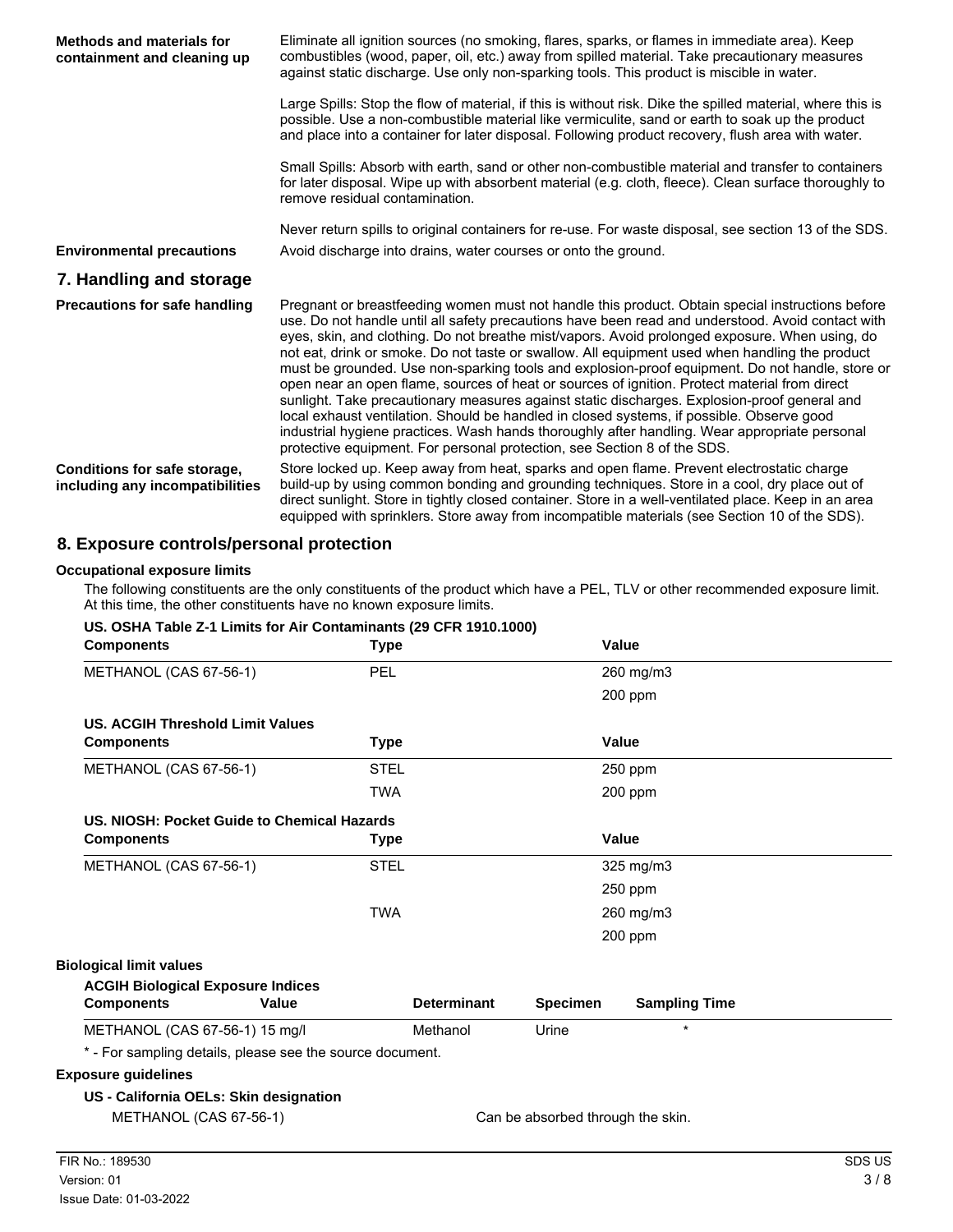| US - Minnesota Haz Subs: Skin designation applies                     |                                                                                                                                                                                                                                                                                                                                                          |                                                                                                                                                                                                                                                                                                                                            |  |
|-----------------------------------------------------------------------|----------------------------------------------------------------------------------------------------------------------------------------------------------------------------------------------------------------------------------------------------------------------------------------------------------------------------------------------------------|--------------------------------------------------------------------------------------------------------------------------------------------------------------------------------------------------------------------------------------------------------------------------------------------------------------------------------------------|--|
| METHANOL (CAS 67-56-1)                                                |                                                                                                                                                                                                                                                                                                                                                          | Skin designation applies.                                                                                                                                                                                                                                                                                                                  |  |
| US - Tennessee OELs: Skin designation                                 |                                                                                                                                                                                                                                                                                                                                                          |                                                                                                                                                                                                                                                                                                                                            |  |
| METHANOL (CAS 67-56-1)                                                |                                                                                                                                                                                                                                                                                                                                                          | Can be absorbed through the skin.                                                                                                                                                                                                                                                                                                          |  |
| US ACGIH Threshold Limit Values: Skin designation                     |                                                                                                                                                                                                                                                                                                                                                          |                                                                                                                                                                                                                                                                                                                                            |  |
| METHANOL (CAS 67-56-1)                                                |                                                                                                                                                                                                                                                                                                                                                          | Danger of cutaneous absorption                                                                                                                                                                                                                                                                                                             |  |
| US NIOSH Pocket Guide to Chemical Hazards: Skin designation           |                                                                                                                                                                                                                                                                                                                                                          |                                                                                                                                                                                                                                                                                                                                            |  |
| METHANOL (CAS 67-56-1)                                                |                                                                                                                                                                                                                                                                                                                                                          | Can be absorbed through the skin.                                                                                                                                                                                                                                                                                                          |  |
| Appropriate engineering<br>controls                                   |                                                                                                                                                                                                                                                                                                                                                          | Use adequate ventilation to control airborne concentrations below the exposure limits/quidelines. If<br>user operations generate a vapor, dust and/or mist, use process enclosure, appropriate local<br>exhaust ventilation, or other engineering controls to control airborne levels below the<br>recommended exposure limits/guidelines. |  |
| Individual protection measures, such as personal protective equipment |                                                                                                                                                                                                                                                                                                                                                          |                                                                                                                                                                                                                                                                                                                                            |  |
| <b>Eye/face protection</b>                                            |                                                                                                                                                                                                                                                                                                                                                          | Wear safety glasses with side shields (or goggles).                                                                                                                                                                                                                                                                                        |  |
| <b>Skin protection</b>                                                |                                                                                                                                                                                                                                                                                                                                                          |                                                                                                                                                                                                                                                                                                                                            |  |
| <b>Hand protection</b>                                                | recommended.                                                                                                                                                                                                                                                                                                                                             | Suitable chemical protective gloves should be worn when the potential exists for skin exposure.<br>The choice of an appropriate glove does not only depend on its material but also on other quality<br>features and is different from one producer to the other. Nitrile or butyl rubber gloves are                                       |  |
| Other                                                                 | Wear appropriate chemical resistant clothing if applicable.                                                                                                                                                                                                                                                                                              |                                                                                                                                                                                                                                                                                                                                            |  |
| <b>Respiratory protection</b>                                         | If engineering controls do not maintain airborne concentrations to a level which is adequate to<br>protect worker health, an approved respirator must be worn. Respirator selection, use and<br>maintenance should be in accordance with the requirements of OSHA Respiratory Protection<br>Standard 29 CFR 1910.134 and/or Canadian Standard CSA Z94.4. |                                                                                                                                                                                                                                                                                                                                            |  |
| <b>Thermal hazards</b>                                                |                                                                                                                                                                                                                                                                                                                                                          | Wear appropriate thermal protective clothing, when necessary.                                                                                                                                                                                                                                                                              |  |
| General hygiene<br>considerations                                     | contaminants.                                                                                                                                                                                                                                                                                                                                            | Observe any medical surveillance requirements. When using do not smoke. Always observe good<br>personal hygiene measures, such as washing after handling the material and before eating,<br>drinking, and/or smoking. Routinely wash work clothing and protective equipment to remove                                                      |  |

# **9. Physical and chemical properties**

| Appearance                                        |                                   |
|---------------------------------------------------|-----------------------------------|
| <b>Physical state</b>                             | Liquid.                           |
| Form                                              | Liquid.                           |
| Color                                             | Blue                              |
| Odor                                              | Alcoholic.                        |
| Odor threshold                                    | Not available.                    |
| рH                                                | Not available.                    |
| Melting point/freezing point                      | 21.2 °F (-6 °C)                   |
| Initial boiling point and boiling<br>range        | 199.94 °F (93.3 °C)               |
| <b>Flash point</b>                                | 140.0 °F (60.0 °C) Tag Closed Cup |
| <b>Evaporation rate</b>                           | > 1 (BuAc=1)                      |
| Flammability (solid, gas)                         | Not applicable.                   |
| Upper/lower flammability or explosive limits      |                                   |
| Explosive limit - lower (%)                       | $6\%$ v/v                         |
| Explosive limit - upper (%)                       | 36 % v/v                          |
| Vapor pressure                                    | 28 mm Hg @ 20°C                   |
| Vapor density                                     | Not available.                    |
| <b>Relative density</b>                           | 0.98                              |
| <b>Relative density temperature</b>               | 68 °F (20 °C)                     |
| Solubility(ies)                                   |                                   |
| Solubility (water)                                | 100 %                             |
| <b>Partition coefficient</b><br>(n-octanol/water) | Not available.                    |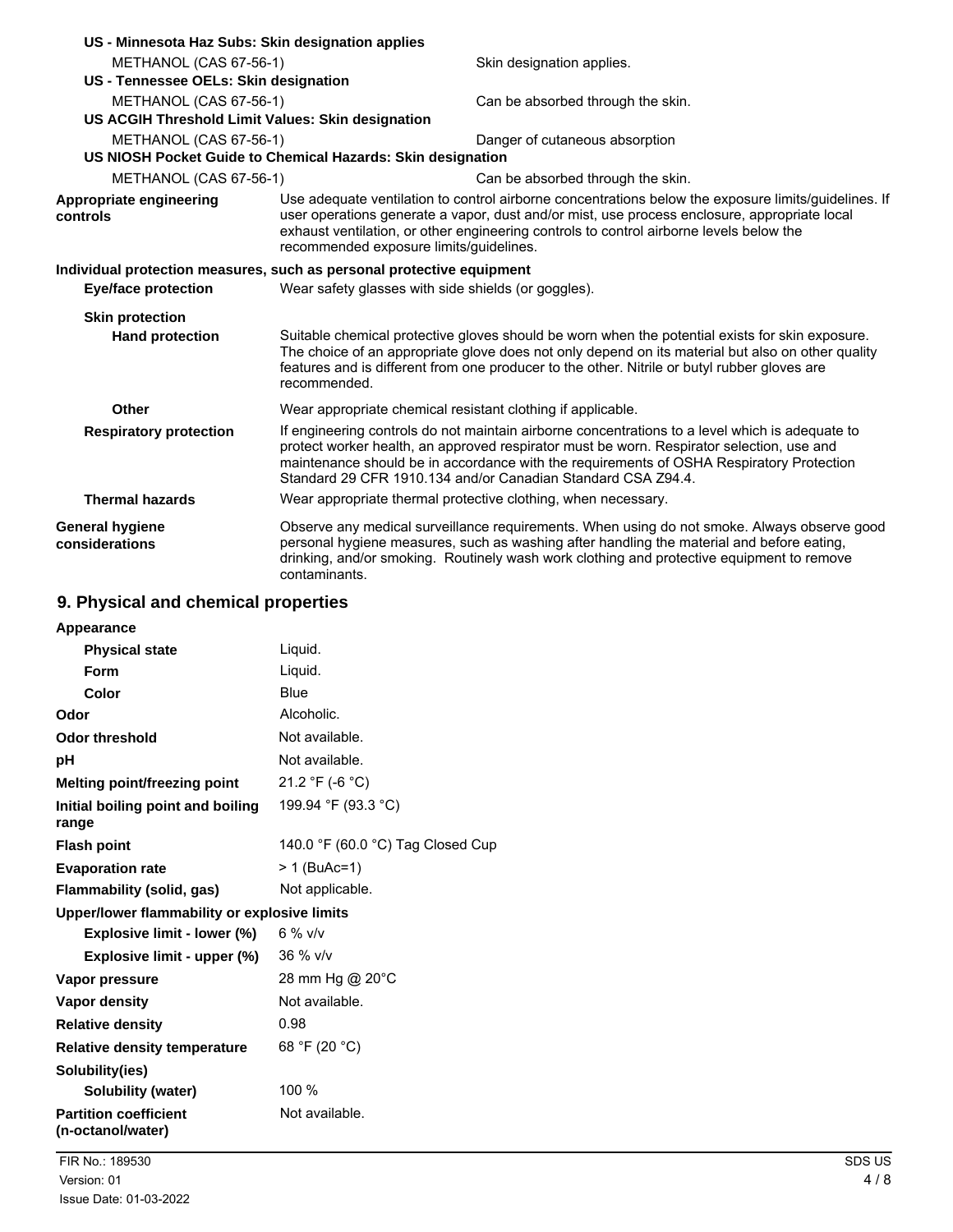| <b>Auto-ignition temperature</b> | Not available. |
|----------------------------------|----------------|
| <b>Decomposition temperature</b> | Not available. |
| <b>Viscosity</b>                 | Not available. |
| <b>Other information</b>         |                |
| voc                              | $9\%$          |

# **10. Stability and reactivity**

| <b>Reactivity</b>                            | The product is stable and non-reactive under normal conditions of use, storage and transport.                                                     |  |  |
|----------------------------------------------|---------------------------------------------------------------------------------------------------------------------------------------------------|--|--|
| <b>Chemical stability</b>                    | Material is stable under normal conditions.                                                                                                       |  |  |
| <b>Possibility of hazardous</b><br>reactions | No dangerous reaction known under conditions of normal use.                                                                                       |  |  |
| <b>Conditions to avoid</b>                   | Avoid heat, sparks, open flames and other ignition sources. Avoid temperatures exceeding the<br>flash point. Contact with incompatible materials. |  |  |
| Incompatible materials                       | Strong oxidizing agents.                                                                                                                          |  |  |
| <b>Hazardous decomposition</b><br>products   | Upon decomposition, this product emits carbon monoxide, carbon dioxide and/or low molecular<br>weight hydrocarbons.                               |  |  |

# **11. Toxicological information**

### **Information on likely routes of exposure**

| <b>Inhalation</b>                                                                  | May cause damage to organs by inhalation. Prolonged inhalation may be harmful.                                                                                   |  |
|------------------------------------------------------------------------------------|------------------------------------------------------------------------------------------------------------------------------------------------------------------|--|
| <b>Skin contact</b>                                                                | Based on available data, the classification criteria are not met. May be harmful in contact with<br>skin. Prolonged skin contact may cause temporary irritation. |  |
| Eye contact                                                                        | Based on available data, the classification criteria are not met. Direct contact with eyes may<br>cause temporary irritation.                                    |  |
| <b>Ingestion</b>                                                                   | HARMFUL OR FATAL IF SWALLOWED.                                                                                                                                   |  |
| Symptoms related to the<br>physical, chemical and<br>toxicological characteristics | Direct contact with eyes may cause temporary irritation.                                                                                                         |  |

## **Information on toxicological effects**

**Acute toxicity**

| <b>Components</b>                    | <b>Species</b>                                            | <b>Calculated/Test Results</b>                         |  |  |
|--------------------------------------|-----------------------------------------------------------|--------------------------------------------------------|--|--|
| METHANOL (CAS 67-56-1)               |                                                           |                                                        |  |  |
| Acute                                |                                                           |                                                        |  |  |
| <b>Dermal</b>                        |                                                           |                                                        |  |  |
| LD50                                 | Rabbit                                                    | 15800 mg/kg                                            |  |  |
| <b>Inhalation</b>                    |                                                           |                                                        |  |  |
| <b>LC50</b>                          | Cat                                                       | 85.41 mg/l, 4.5 Hours                                  |  |  |
|                                      |                                                           | 43.68 mg/l, 6 Hours                                    |  |  |
|                                      | Rat                                                       | 64000 ppm, 4 Hours                                     |  |  |
|                                      |                                                           | 87.5 mg/l, 6 Hours                                     |  |  |
| Oral                                 |                                                           |                                                        |  |  |
| LD50                                 | Dog                                                       | 8000 mg/kg                                             |  |  |
|                                      | Monkey                                                    | 2 g/kg                                                 |  |  |
|                                      | Mouse                                                     | 7300 mg/kg                                             |  |  |
|                                      | Rabbit                                                    | 14.4 g/kg                                              |  |  |
|                                      | Rat                                                       | 5628 mg/kg                                             |  |  |
| <b>Skin corrosion/irritation</b>     |                                                           | Prolonged skin contact may cause temporary irritation. |  |  |
| Serious eye damage/eye<br>irritation | Direct contact with eyes may cause temporary irritation.  |                                                        |  |  |
| Respiratory or skin sensitization    |                                                           |                                                        |  |  |
| <b>Respiratory sensitization</b>     | Not a respiratory sensitizer.                             |                                                        |  |  |
| <b>Skin sensitization</b>            | This product is not expected to cause skin sensitization. |                                                        |  |  |
| FIR No.: 189530                      |                                                           | SDS US                                                 |  |  |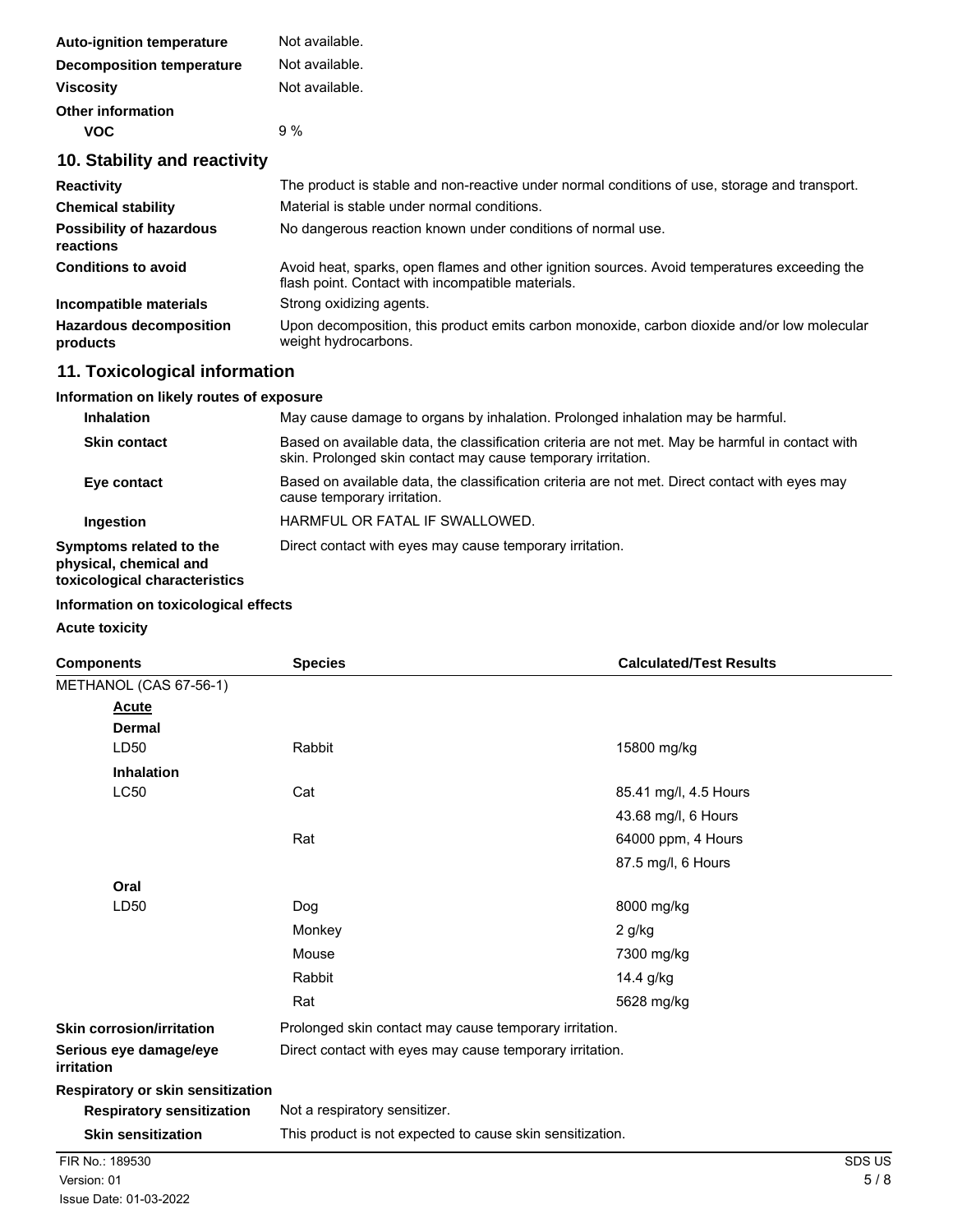| <b>Germ cell mutagenicity</b>                                                               | No data available to indicate product or any components present at greater than 0.1% are<br>mutagenic or genotoxic. |  |
|---------------------------------------------------------------------------------------------|---------------------------------------------------------------------------------------------------------------------|--|
| Carcinogenicity                                                                             | Not classifiable as to carcinogenicity to humans.                                                                   |  |
| <b>IARC Monographs. Overall Evaluation of Carcinogenicity</b><br>Not listed.<br>Not listed. | OSHA Specifically Regulated Substances (29 CFR 1910.1001-1053)                                                      |  |
| <b>Reproductive toxicity</b>                                                                | May damage fertility or the unborn child.                                                                           |  |
| Specific target organ toxicity -<br>single exposure                                         | May cause damage to organs.                                                                                         |  |
| Specific target organ toxicity -<br>repeated exposure                                       | Not classified.                                                                                                     |  |
| <b>Aspiration hazard</b>                                                                    | Not an aspiration hazard.                                                                                           |  |
| <b>Chronic effects</b>                                                                      | Prolonged inhalation may be harmful.                                                                                |  |

## **12. Ecological information**

**Ecotoxicity**

The product is not classified as environmentally hazardous. However, this does not exclude the possibility that large or frequent spills can have a harmful or damaging effect on the environment.

#### **Ecotoxicity**

| <b>Components</b>                                 |                                                                                                                                                                                            | <b>Species</b>                                            | <b>Calculated/Test Results</b> |  |
|---------------------------------------------------|--------------------------------------------------------------------------------------------------------------------------------------------------------------------------------------------|-----------------------------------------------------------|--------------------------------|--|
| METHANOL (CAS 67-56-1)                            |                                                                                                                                                                                            |                                                           |                                |  |
| <b>Aquatic</b>                                    |                                                                                                                                                                                            |                                                           |                                |  |
| Crustacea                                         | EC50                                                                                                                                                                                       | Water flea (Daphnia magna)                                | > 10000 mg/l, 48 hours         |  |
| Fish                                              | <b>LC50</b>                                                                                                                                                                                | Fathead minnow (Pimephales promelas) > 100 mg/l, 96 hours |                                |  |
| Persistence and degradability                     | No data is available on the degradability of any ingredients in the mixture.                                                                                                               |                                                           |                                |  |
| <b>Bioaccumulative potential</b>                  |                                                                                                                                                                                            |                                                           |                                |  |
| Partition coefficient n-octanol / water (log Kow) |                                                                                                                                                                                            |                                                           |                                |  |
| METHANOL                                          |                                                                                                                                                                                            | $-0.77$                                                   |                                |  |
| Mobility in soil                                  | No data available. This product is miscible in water and may not disperse in soil.                                                                                                         |                                                           |                                |  |
| Other adverse effects                             | No other adverse environmental effects (e.g. ozone depletion, photochemical ozone creation<br>potential, endocrine disruption, global warming potential) are expected from this component. |                                                           |                                |  |
| 12 Dienoegl coneideratione                        |                                                                                                                                                                                            |                                                           |                                |  |

### **13. Disposal considerations**

| <b>Disposal instructions</b>             | Collect and reclaim or dispose in sealed containers at licensed waste disposal site. Dispose of<br>contents/container in accordance with local/regional/national/international regulations.                            |  |
|------------------------------------------|------------------------------------------------------------------------------------------------------------------------------------------------------------------------------------------------------------------------|--|
| Local disposal regulations               | Dispose in accordance with all applicable regulations.                                                                                                                                                                 |  |
| Hazardous waste code                     | The waste code should be assigned in discussion between the user, the producer and the waste<br>disposal company.                                                                                                      |  |
| Waste from residues / unused<br>products | Dispose of in accordance with local regulations. Empty containers or liners may retain some<br>product residues. This material and its container must be disposed of in a safe manner (see:<br>Disposal instructions). |  |
| Contaminated packaging                   | Since emptied containers may retain product residue, follow label warnings even after container is<br>emptied. Empty containers should be taken to an approved waste handling site for recycling or<br>disposal.       |  |

#### **14. Transport information**

#### **DOT**

Not regulated as dangerous goods.

#### **IATA**

Not regulated as dangerous goods.

#### **IMDG**

Not regulated as dangerous goods.

**Transport in bulk according to** Not established. **Annex II of MARPOL 73/78 and the IBC Code**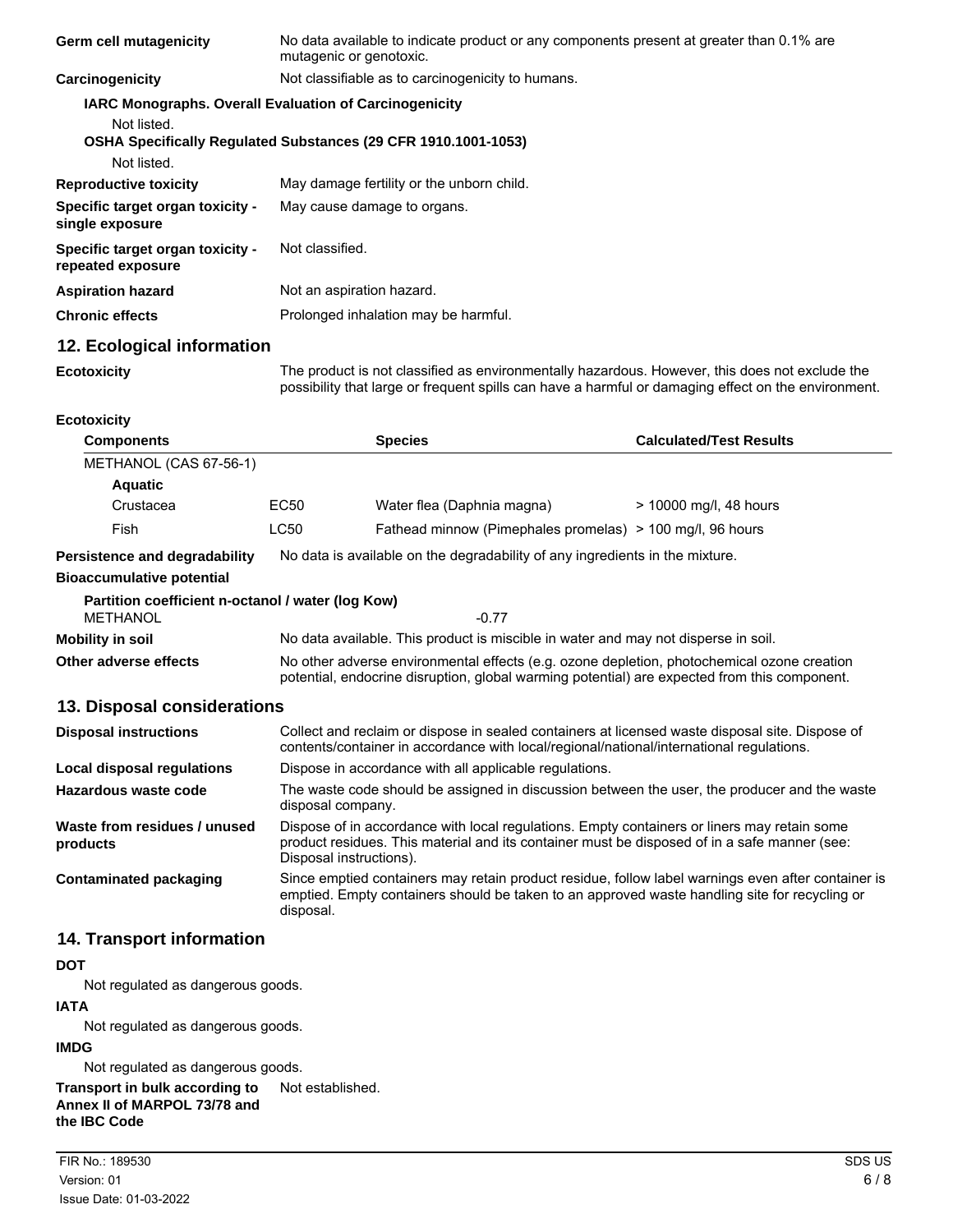# **15. Regulatory information**

| <b>US federal regulations</b>                                                                                                | This product is a "Hazardous Chemical" as defined by the OSHA Hazard Communication<br>Standard, 29 CFR 1910.1200.                                                                  |                   |                                                                                                                                                                                                             |  |
|------------------------------------------------------------------------------------------------------------------------------|------------------------------------------------------------------------------------------------------------------------------------------------------------------------------------|-------------------|-------------------------------------------------------------------------------------------------------------------------------------------------------------------------------------------------------------|--|
| <b>Toxic Substances Control Act (TSCA)</b>                                                                                   |                                                                                                                                                                                    |                   |                                                                                                                                                                                                             |  |
|                                                                                                                              | TSCA Section 12(b) Export Notification (40 CFR 707, Subpt. D)                                                                                                                      |                   |                                                                                                                                                                                                             |  |
| Not regulated.                                                                                                               |                                                                                                                                                                                    |                   |                                                                                                                                                                                                             |  |
| <b>CERCLA Hazardous Substance List (40 CFR 302.4)</b>                                                                        |                                                                                                                                                                                    |                   |                                                                                                                                                                                                             |  |
| METHANOL (CAS 67-56-1)<br><b>SARA 304 Emergency release notification</b>                                                     |                                                                                                                                                                                    | Listed.           |                                                                                                                                                                                                             |  |
| Not regulated.<br>OSHA Specifically Regulated Substances (29 CFR 1910.1001-1053)<br>Not listed.                              |                                                                                                                                                                                    |                   |                                                                                                                                                                                                             |  |
| Superfund Amendments and Reauthorization Act of 1986 (SARA)<br>SARA 302 Extremely hazardous substance                        |                                                                                                                                                                                    |                   |                                                                                                                                                                                                             |  |
| Not listed.<br>SARA 311/312 Hazardous<br>chemical                                                                            | Yes                                                                                                                                                                                |                   |                                                                                                                                                                                                             |  |
| <b>Classified hazard</b><br>categories                                                                                       | Flammable (gases, aerosols, liquids, or solids)<br>Acute toxicity (any route of exposure)<br>Reproductive toxicity<br>Specific target organ toxicity (single or repeated exposure) |                   |                                                                                                                                                                                                             |  |
| SARA 313 (TRI reporting)                                                                                                     |                                                                                                                                                                                    |                   |                                                                                                                                                                                                             |  |
| <b>Chemical name</b>                                                                                                         |                                                                                                                                                                                    | <b>CAS number</b> | % by wt.                                                                                                                                                                                                    |  |
| <b>METHANOL</b>                                                                                                              |                                                                                                                                                                                    | 67-56-1           | $\leq 9$                                                                                                                                                                                                    |  |
| Other federal regulations                                                                                                    |                                                                                                                                                                                    |                   |                                                                                                                                                                                                             |  |
| Clean Air Act (CAA) Section 112 Hazardous Air Pollutants (HAPs) List                                                         |                                                                                                                                                                                    |                   |                                                                                                                                                                                                             |  |
| METHANOL (CAS 67-56-1)<br>Clean Air Act (CAA) Section 112(r) Accidental Release Prevention (40 CFR 68.130)<br>Not regulated. |                                                                                                                                                                                    |                   |                                                                                                                                                                                                             |  |
| <b>Safe Drinking Water Act</b><br>(SDWA)                                                                                     |                                                                                                                                                                                    |                   | Contains component(s) regulated under the Safe Drinking Water Act.                                                                                                                                          |  |
| <b>US state regulations</b>                                                                                                  |                                                                                                                                                                                    |                   |                                                                                                                                                                                                             |  |
| <b>California Proposition 65</b>                                                                                             |                                                                                                                                                                                    |                   |                                                                                                                                                                                                             |  |
|                                                                                                                              |                                                                                                                                                                                    |                   | <b>WARNING:</b> This product can expose you to METHANOL, which is known to the State of California to cause<br>birth defects or other reproductive harm. For more information go to www.P65Warnings.ca.gov. |  |
|                                                                                                                              | California Proposition 65 - CRT: Listed date/Developmental toxin                                                                                                                   |                   |                                                                                                                                                                                                             |  |
| METHANOL (CAS 67-56-1)<br>Listed: March 16, 2012                                                                             |                                                                                                                                                                                    |                   |                                                                                                                                                                                                             |  |
| <b>International Inventories</b>                                                                                             |                                                                                                                                                                                    |                   |                                                                                                                                                                                                             |  |

All components are listed or are exempt from listing on the Toxic Substances Control Act Inventory.

# **16. Other information, including date of preparation or last revision**

| <b>Issue date</b>               | 01-03-2022                                         |
|---------------------------------|----------------------------------------------------|
| <b>Version</b>                  | 01                                                 |
| <b>HMIS<sup>®</sup></b> ratings | Health: 1<br>Flammability: 2<br>Physical hazard: 0 |
| <b>NFPA ratings</b>             | Health: 1<br>Flammability: 2<br>Instability: 0     |